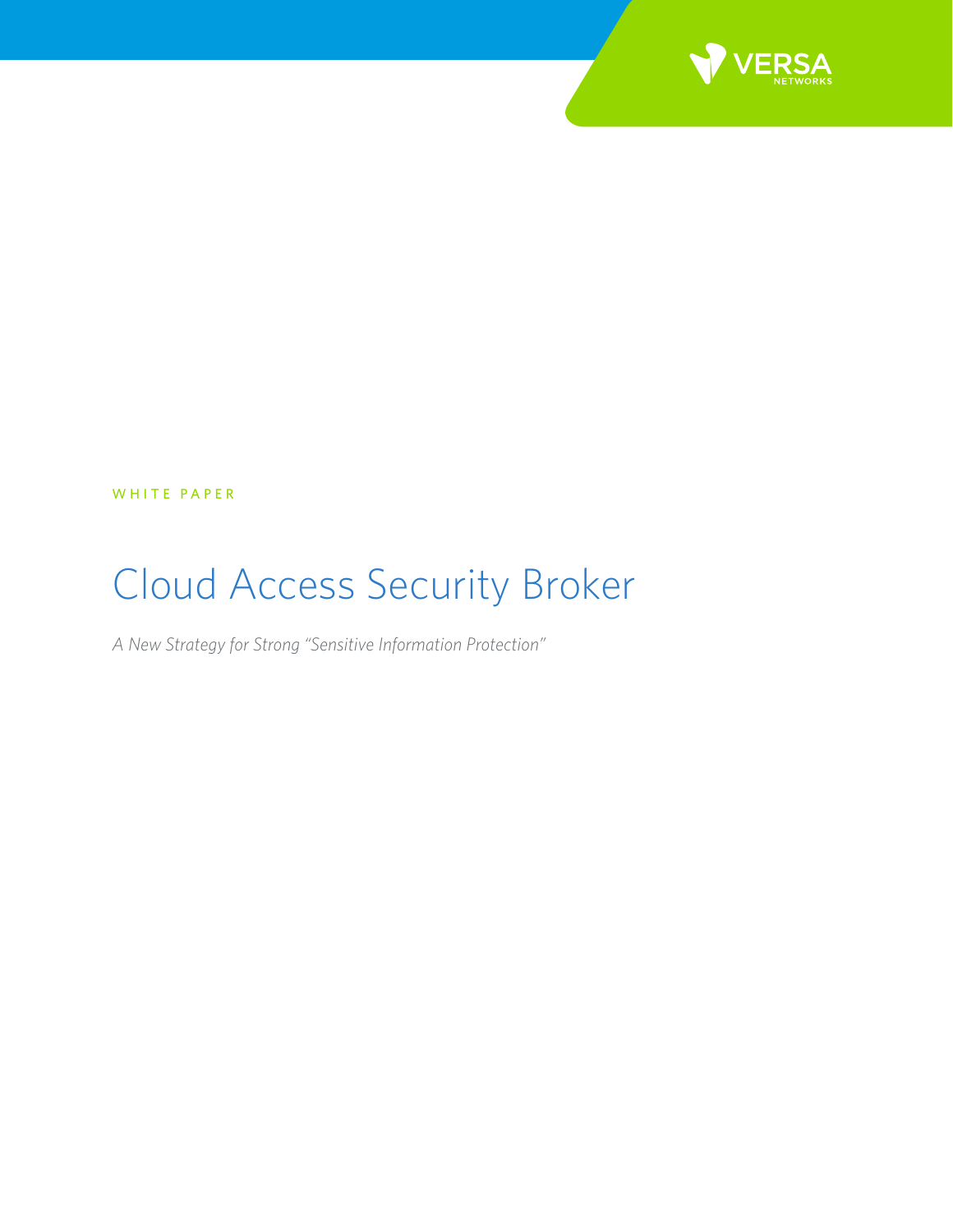A Cloud Access Security Broker (CASB) is a cloud-based security function that controls access to cloud applications and data. A CASB enables enterprises to implement security policies governing which users and devices have access to cloud applications and information stored in the cloud.

# Why Do You Need a CASB?

Enterprises must always safeguard their intellectual property and restrict access to sensitive customer information. Reasons for protecting information include maintaining competitive advantage, compliance with regulatory requirements, and meeting customer privacy expectations and regulations.

Historically, when enterprise information was kept on paper, company information was secured in a physical, locked location that restricted human access. With the advent of the computer networks, enterprises implemented perimeter security using firewalls to safeguard digital access to information in data centers located in enterprise-owned and secured buildings and networks.

More recently, the trend in cloud transformation means corporate applications, workloads and information are increasingly migrating to an inexact, non-enterprise-owned cloud location that

limits the enterprise's ability to either physically or digitally safeguard its information. While enterprise IT staff retains system administrator privileges on their personal view of their own cloud-resident resources, they do not have any such privileges or visibility into the cloud platforms that the resources reside on. Enterprise IT also do not control which cloud platforms contain their applications and data, where these platforms are physically located, the access to these platforms, or how the platforms are shared with other enterprises' resources.

With on-prem data centers, perimeter firewalls determined what information could leave the company premises, and accessed by whom. With the information now resident in the cloud, it is suddenly accessible from anywhere and everywhere—the enterprise perimeter and its control have disappeared. Threats as well as legitimate access now come from any direction across the internet towards cloud-based applications and data.

Enterprises must implement protected access to their applications and information stored in the cloud. With the dissolution of the enterprise network perimeter, the remedy must be cloud-based and must focus on the

 $\mathsf{C}$ Office 369 servicency No firewall here nternet

verifiable credentials of users, devices, applications and data rather than physical buildings or locations. The solution must determine if any request for cloud access should be granted, which authentication and policy functions must first be satisfied, and how and when to permit information to be uploaded or downloaded from the cloud.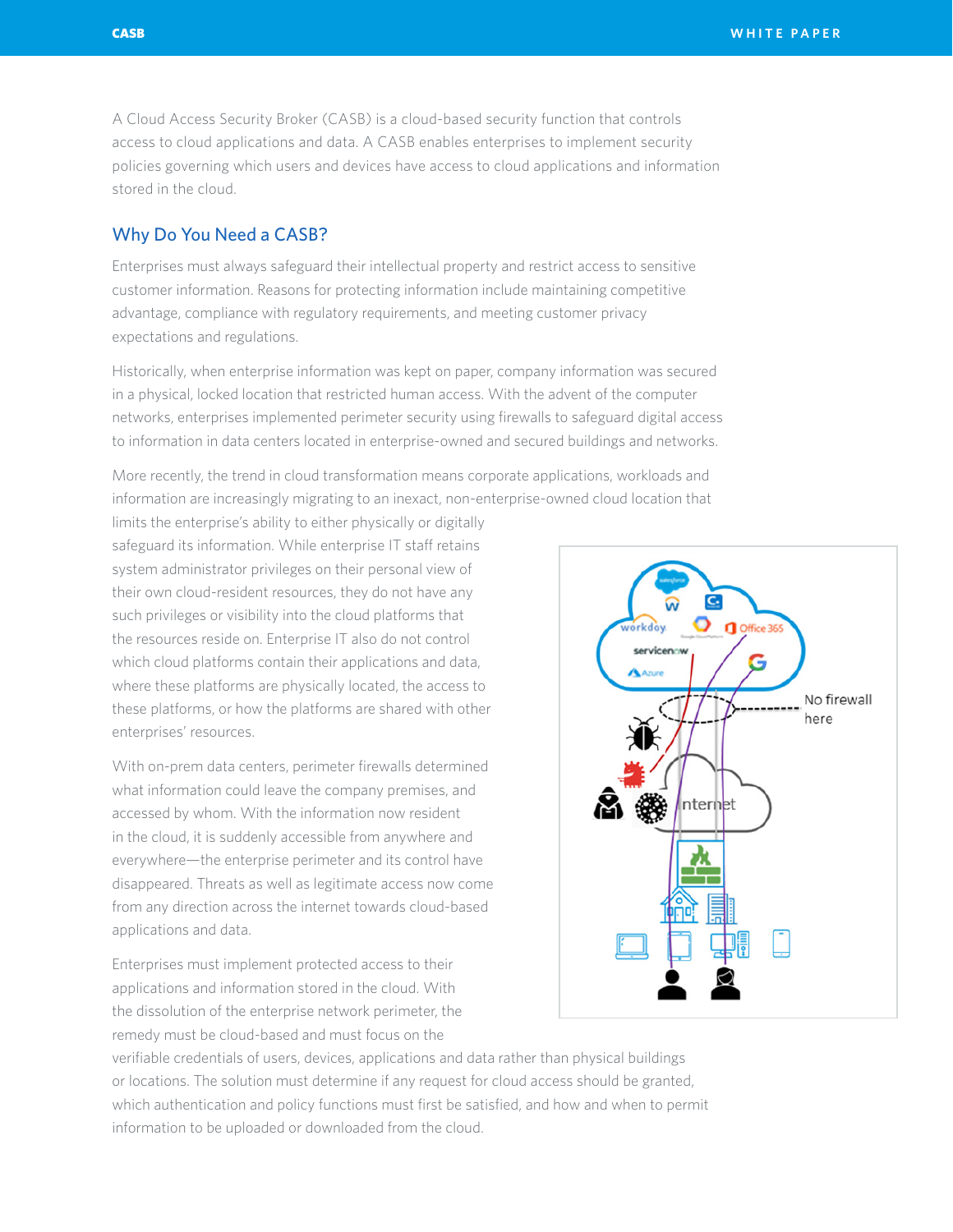# Why Using Enterprise-located Proxies doesn't Work

When cloud solutions first became a trend, enterprises adopted a complex configuration of onprem proxies to ameliorate cloud access security gaps. A virtual private network (VPN) proxy could allow an enterprise to authenticate and secure a connection for access control purposes. A firewall proxy could enforce a policy to restrict what information could be accessed.

Proxies operate by being in the traffic path, which means all sessions must be backhauled to a fixed corporate location, steered from one proxy to the next, and then exit towards the cloud. This traffic architecture violated stringent delay and jitter requirements to the detriment of application performance and user experience. It also introduced massive traffic scalability bottlenecks in the location where the proxies were located. Further, the solution required multiple proxies, with attendant operational complexity. An on-prem proxy solution also imposed increased network and compute capacity as both the traffic to and from the requestor, as well as the traffic to and from the cloud resource, had to be transported over the same connections.



It quickly became apparent that a cloud-based solution was imperative to provide feasible, scalable and secure cloud access, while at the same time minimizing delay, distributing traffic patterns for better scalability, and preserving an acceptable user experience.

# The Cloud Access Security Broker (CASB) Solution

A CASB is a cloud-based security policy enforcement function that authenticates access to cloud applications and data based on the identity of the user, device and application. A CASB implements enterprise policies to govern who is granted access to cloud applications and information stored in the cloud: it integrates with the enterprise's Identity Provider (IdP) to authenticate the identity of the user, or device, with the application or data to be accessed.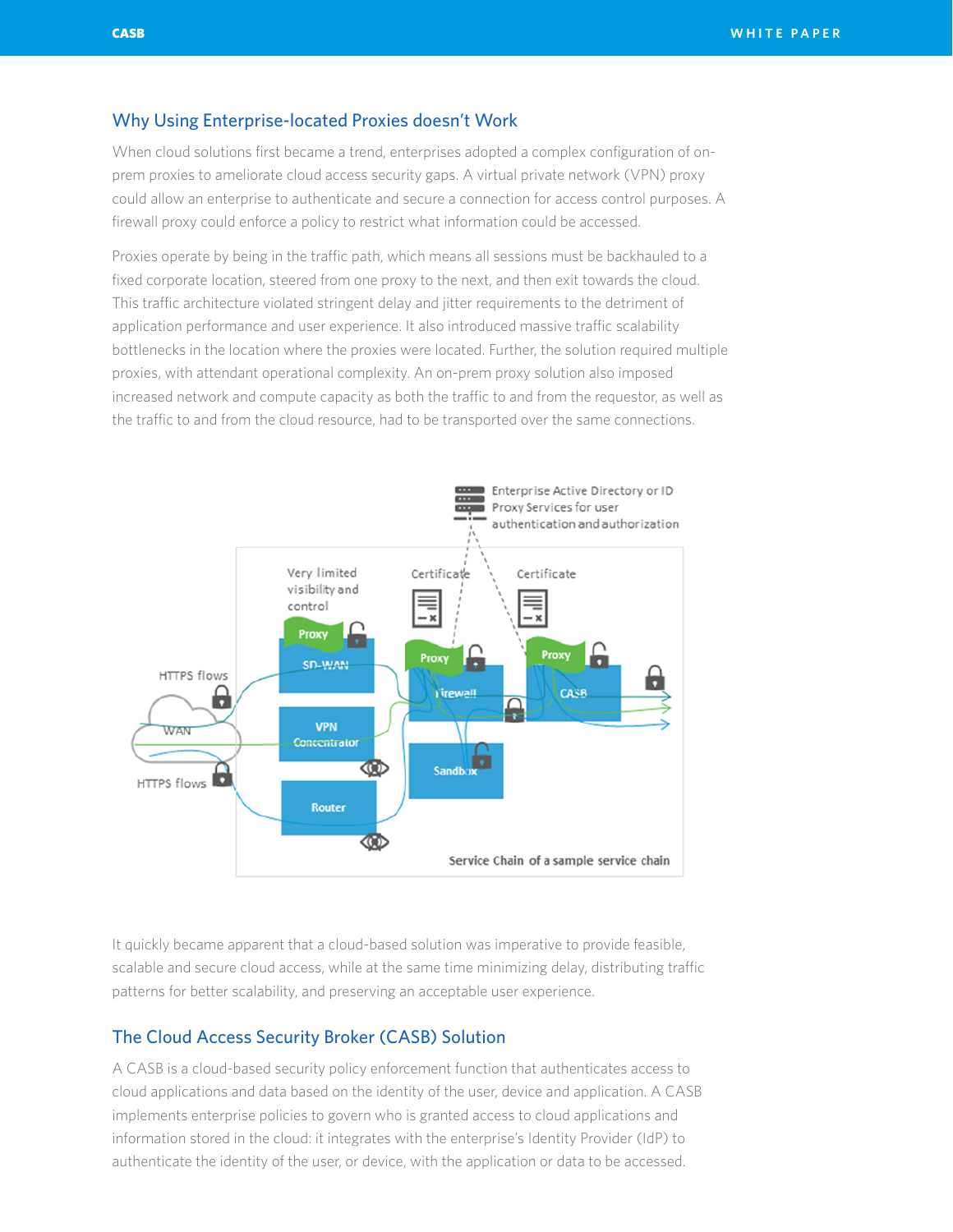### *A CASB:*

- Is application-aware to integrate with the SaaS application provider
- Must intercept, or have visibility into, the activity that the user wants to perform in the specific SaaS application
- Makes access policy decisions to allow/deny the transaction or information request

An optimal CASB solution offers granular policy definitions to enable an enterprise to control access at many levels, including file, application, individual, device, or organization.

CASB architectural models allow several different modes of operation. Some choices may be better suited to your needs than others. It's important to choose an architecture that fits well into your network's overall architectural strategy.

- Agent-based and Agentless
- Inline and Out-of-Band
- Real-time and near-real-time

## Agent-Based and Agentless CASB Architecture

An **Agent-based CASB** uses a software agent installed on the user device to steer clouddestined traffic originated by the device to the CASB. The Agent applies identity policy decisions at the point of access on the device. Additional policy and security can be implemented in the CASB itself, or via cloud security.

An **Agentless CASB** does not require software to be installed on the individual's device to access information in the cloud.

### The Agent-Based CASB Model

The Agent-based CASB model allows significant control over all cloud access because the CASB is aware of all cloud applications and sees all cloud-destined traffic. However, this model is limited in scope in the number of individuals and devices that can be secured. Enterprises can easily install the Agent on all enterprise-owned devices. The enterprise may also require employees to install the Agent on employee-owned devices, if the device is used to access enterprise cloud applications or data.

In the diagram below of an Agent-based CASB model, all cloud application access from the device's Agent is directed to the CASB which acts as a forward proxy. This enables the CASB to see all application traffic and therefore control access not just for enterprise-sanctioned SaaS applications (1, 2), but also for "unknown" SaaS applications (1, 3).

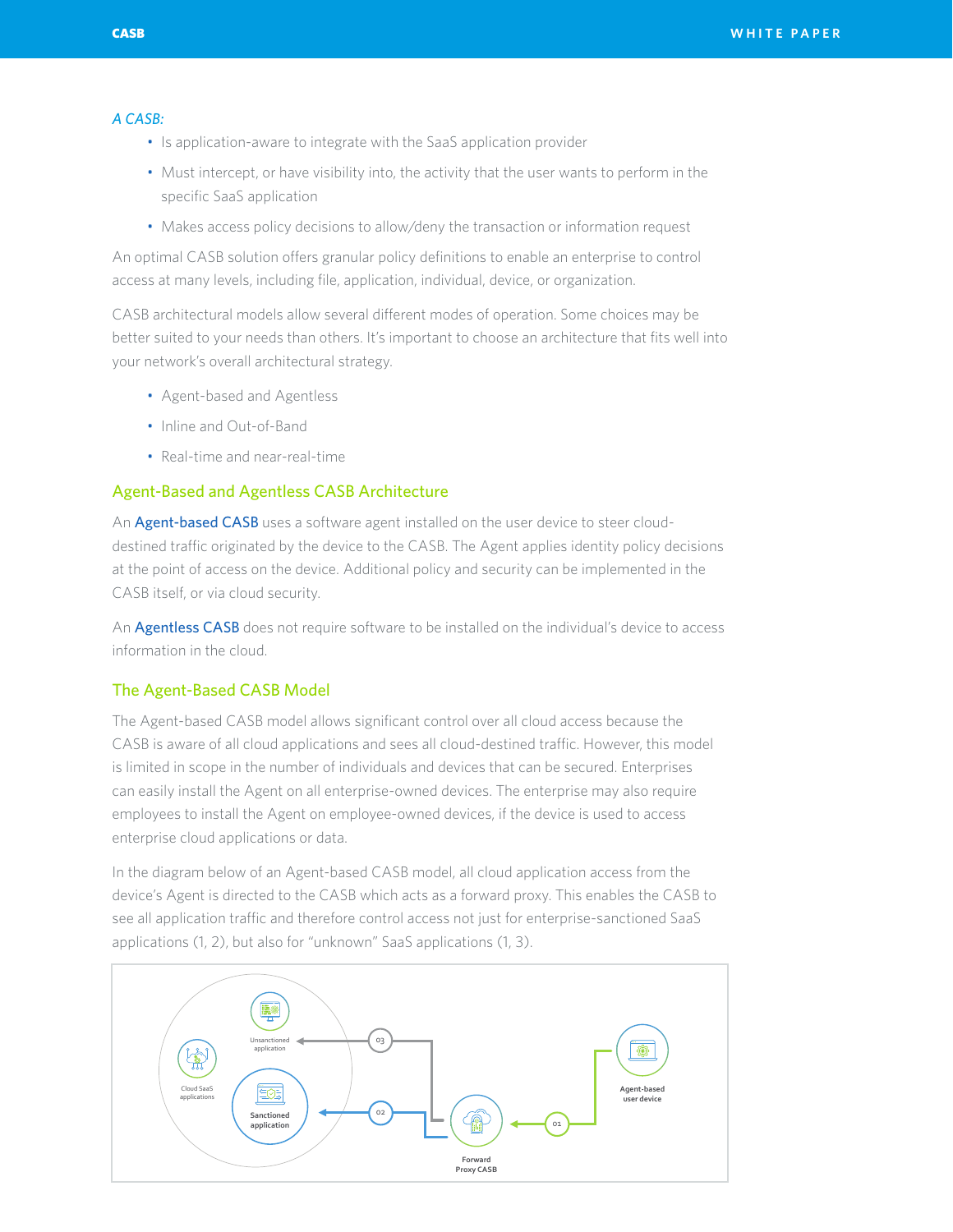A drawback of the Agent-based model is that requiring partner and contract workers—with a non-exclusive relationship with the enterprise—to install an Agent on their devices may clash with other CASB Agents for other enterprises they do work for. This may make an Agent-based CASB solution difficult or impossible to implement for non-employee workers. Additionally, IOT devices typically do not allow for any type of Agent software to be installed.

While the Agent-based CASB model provides excellent coverage for all types of cloud applications (enterprise-sanctioned and "unknown"), restrictions regarding full device support limit the scope of an Agent-based CASB solution.

## The Agentless CASB Model

The Agentless CASB model requires no specific software to run on the device accessing the cloud, and therefore allows access to enterprise cloud information from any device, anywhere: all enterprise-owned devices, individual-owned devices, IOT devices, as well as customer, partner and contractor devices. However, use cases remain where this CASB model cannot properly secure access to some cloud resources.

The Agentless CASB model readily protects enterprise-sanctioned SaaS applications: the application is configured to redirect requests either to the CASB (which acts as a reverse proxy), or to the IdP which in turn redirects to the CASB (1,2,3 in the diagram). The scenario where an Agentless CASB model cannot provide protection is when unsanctioned SaaS applications are accessed as no CASB redirection configuration exists on these "unknown" applications (4).



## Inline vs. Out-of-Band CASB

An **inline CASB** is located directly in the traffic path between the device accessing the information and the cloud where the information is stored or where the cloud application is running.

An Out-of-Band (OOB) CASB—also referred to as an offline or API-based CASB—allows the CASB to enforce security policies without being in the traffic path.

## Inline CASB Model

In the inline CASB model, the CASB operates as a full proxy (both forward and reverse), meaning that the traffic passes through the CASB and can therefore be inspected. As a proxy, an inline CASB exerts access control by: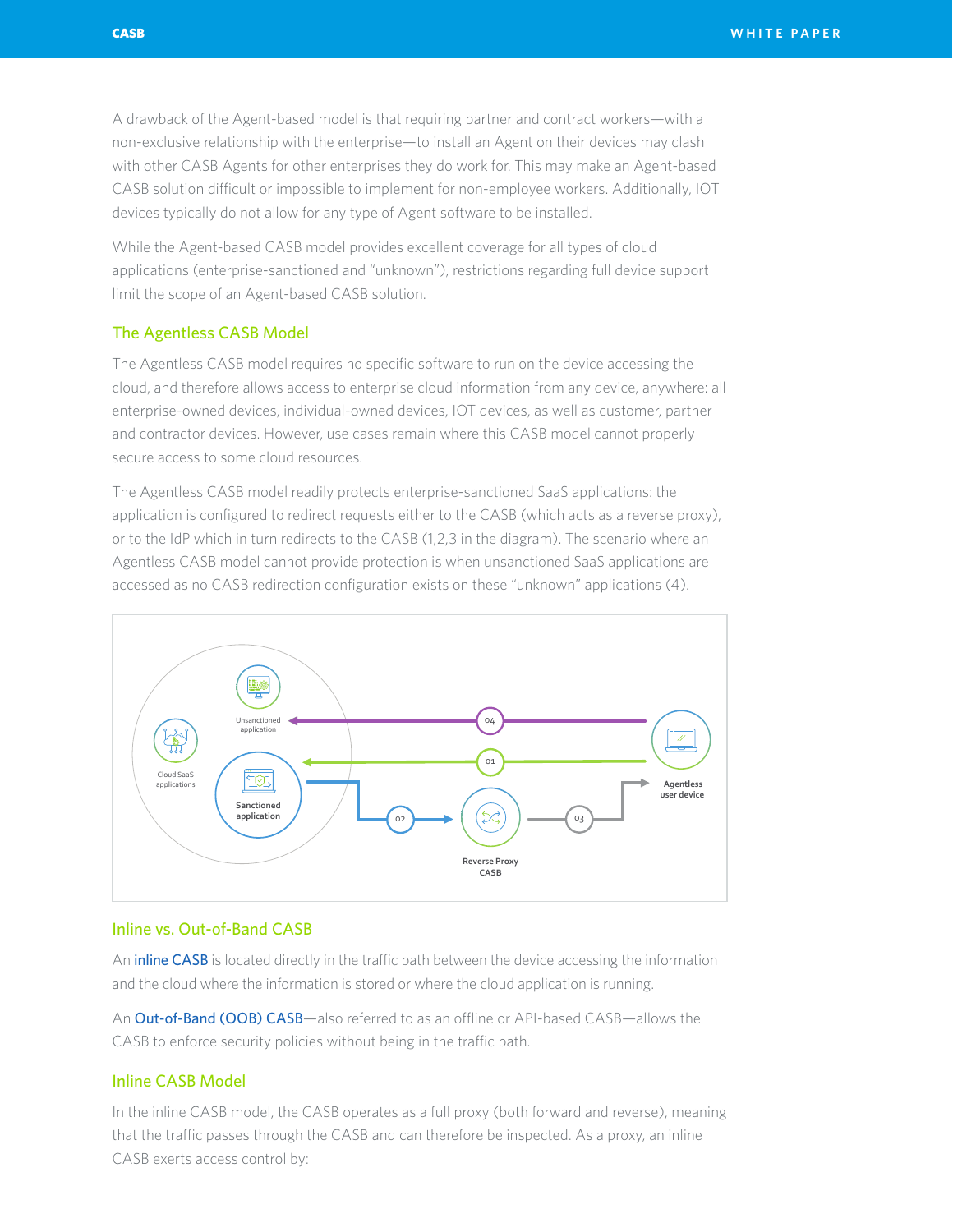- Integrating with the enterprise's IdP to authenticate the individual/device requesting the access
- Enforcing corporate policies that determine if access is authorized
- Ensuring that there is no deviation from the authorized policy

The inline CASB evaluates different parameters to ensure compliance with corporate policies governing information access, including:

- How to authenticate the requestor
- Applying various criteria such as location, access-method, device used, or the classification of the information
- Whether the data accessed is allowed only to be read, or also to be modified

The inline CASB model provides the enterprise with full control over access to enterprise cloud applications and information because all traffic flows through the CASB.



#### *Forward Proxy Operation*

A forward proxy is generally used in the Agent-based CASB model, but can also be used for the Agentless model. The forward designation means the enterprise forwards the traffic to the CASB and then on to the cloud.

A forward proxy can be instantiated by a proxy PAC (Proxy Auto-Configuration) file installed on the web browser, via DNS redirection, or by an enterprise tunnel solution. The tunnel architecture allows legacy routers/firewalls or an SD-WAN solution to participate in the CASB solution. For example, an enterprise router or perimeter firewall can be configured with a VPN tunnel

to direct all traffic to the CASB for inspection and access policy enforcement. The tunnel method additionally allows Agentless devices (devices that do not, or cannot, run a CASB agent, such as IoT devices) to benefit from CASB security.

## *Reverse Proxy Operation*

The reverse proxy is generally used in the Agentless CASB model. The reverse designation means traffic initially flows from the device requesting access directly to the cloud, and the cloud SaaS application redirects (based on configuration) the traffic to the CASB, or more commonly to the enterprise's IdP which in turn redirects traffic to the CASB. Because the reverse proxy model requires SaaS application participation (via configuration), only enterprise-sanctioned SaaS applications can support a reverse proxy deployment. However, this model requires no device-specific client, and therefore allows any and all devices to participate in the enterprise's CASB security solution.

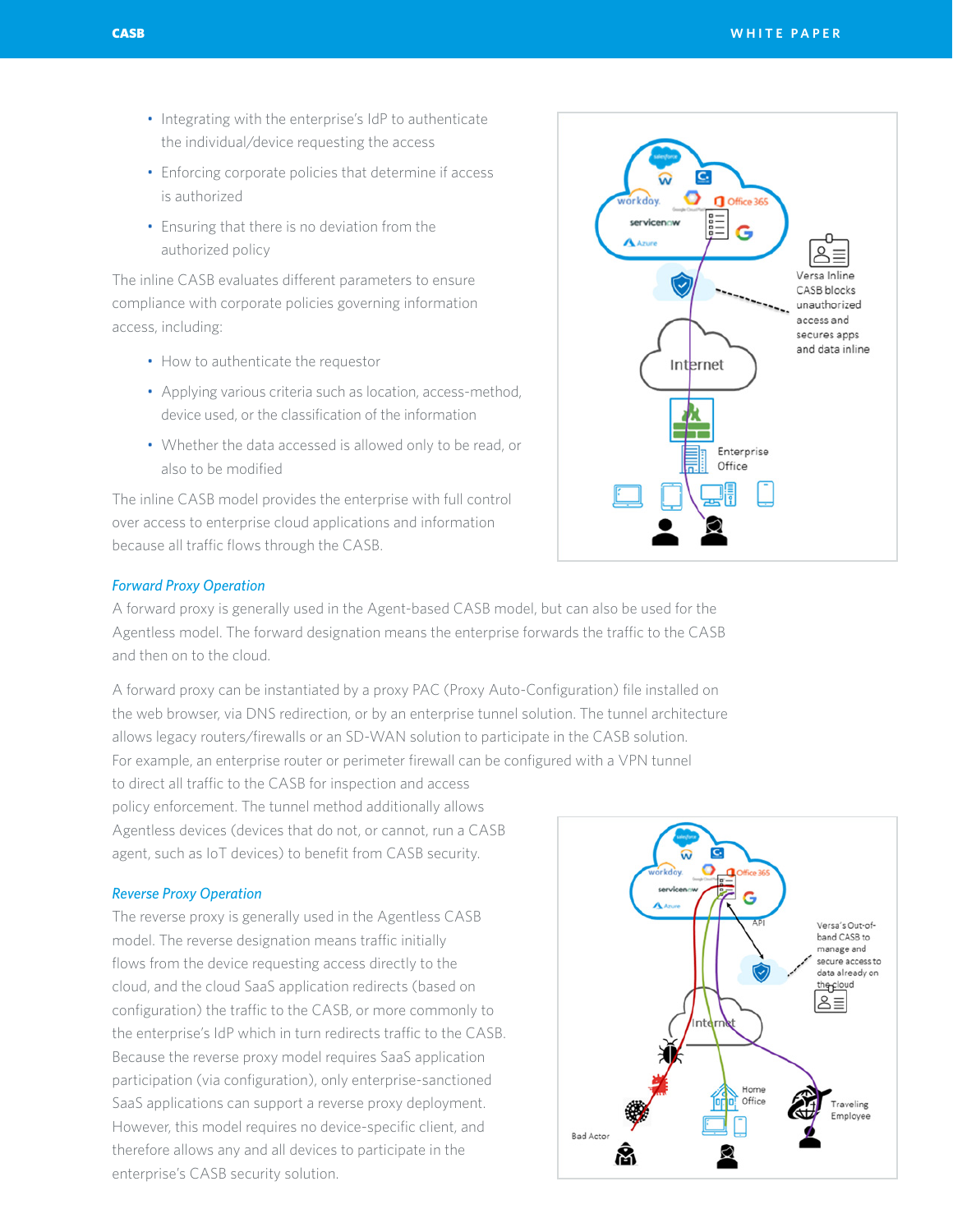## Out-of-Band CASB Model

There are scenarios where enterprise-sanctioned SaaS applications do not provide a method of traffic redirection to the CASB. Without redirection, an inline CASB does not see the traffic and cannot provide security protection. For this use case, an OOB (or API-based) CASB can be deployed.

There are also scenarios where the cloud service does not allow a proxy (such as an inline CASB) to act on behalf of the requestor. This is commonly referred to as certificate pinning: a security method that assures the cloud platform that the entity accessing the information is only that entity and not an imposter. From an enterprise's point of view, an inline CASB is helpful as it provides the enterprise with oversight into what cloud information is accessed. But from the cloud service's point of view, the CASB proxy (representing the end user/device) is indistinguishable from the appearance of a malicious manin-the-middle attack on the cloud service. An OOB CASB can help cover these types of scenarios.

The OOB CASB uses API calls between the OOB CASB and the cloud/SaaS provider. This enables the cloud service to query the CASB when a user makes an information request, a new file is uploaded, or a file modification is made. The OOB CASB determines if the access is permitted, and communicates back to the cloud service whether the access request (and associated action) is to be granted or denied. Once granted, the traffic flows directly between the user device and the cloud without a proxy in the path.

This OOB type of deployment does not generally provide as good application performance as an inline CASB (proxy). However, a high-caliber CASB solution uses multiple mechanisms to ensure near real-time performance of any type of request.

## Contrasting Inline and OOB CASB Models

Both the inline and OOB CASB deployment models provide good coverage for many, but not all, uses case. Each method is also limited in some use cases that cannot be covered.

#### *Accessing a SaaS Application with Redirection*

The diagram below shows a redirect access scenario from an enterprise-sanctioned SaaS application where the inline CASB is implemented via a reverse proxy. The appropriate enterprise credentials must be supplied to access the enterprise-sanctioned SaaS application, so the reverse proxy CASB uses associated information to detect and prevent the use of personal or non-enterprise provided credentials.

For example, if an enterprise sanctions the use of Dropbox and a user accesses the enterprise version of Dropbox (perhaps to upload files) using enterprise credentials (1, 2, 3) then the access is granted. However, if they access Dropbox with their personal credentials, then access can be detected and denied (4,5).

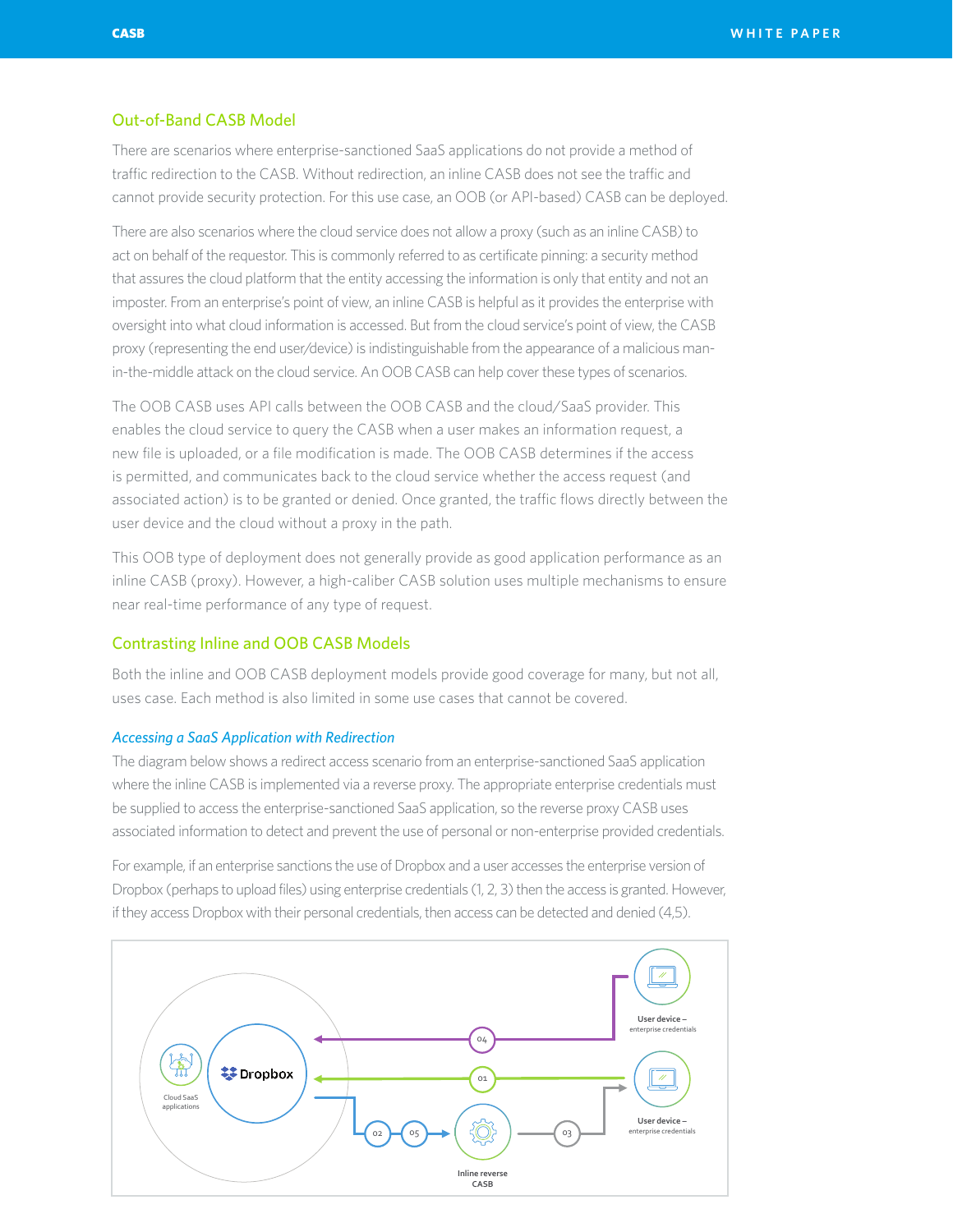## *Accessing a SaaS Application that does not Support Redirection*

In a scenario where the user session goes directly to a sanctioned SaaS application, but no redirection is supported to enlist a reverse proxy inline CASB, all traffic bypasses the CASB. This could happen if the sanctioned SaaS application does not offer a mechanism to redirect traffic, or if the communication is pinned in a manner that does not allow the insertion of a proxy.

Following on from the previous Dropbox example, the user now first accesses the enterprise version of Dropbox using enterprise credentials (1, 2, 3) using an OOB CASB, and the access is granted. If the worker now goes home and accesses Dropbox with their personal credentials, the OOB CASB can still provide protection (4,5,6), remediate uploaded files, and prevent files from being downloaded or shared. For this scenario tight integration with the enterprise SaaS application is required: the OOB CASB must have system administration privileges into the enterprise SaaS application.



## *Accessing Sanctioned and Unsanctioned SaaS Applications*

An OOB CASB does not offer any protection for "unknown" and un-integrated SaaS applications: these "unknown" applications are not configured to query the CASB before granting access. If a user initially goes to their private SaaS application ("unknown" or unsanctioned) and subsequently goes to the sanctioned SaaS application, an OOB CASB can neither detect nor prevent this. However, any information that might have been downloaded from the unsanctioned SaaS application, and is subsequently uploaded to the sanctioned SaaS application, can still be remediated by the OOB CASB during the upload action.

## *Data Access Protection in a SaaS Application*

While an inline CASB can protect actions (such as a file upload) in a SaaS application in realtime as they are performed, an inline CASB does not have the ability to inspect information already previously stored in the SaaS application. This scenario typically happens when the CASB solution is adopted after the cloud-based SaaS application or data repository has already been established.

Since an OOB CASB uses APIs to communicate with the SaaS Application, an OOB CASB is able to scan all the data at rest in the application—regardless of when it was stored—and can therefore identify, remediate, or isolate sensitive or malicious information.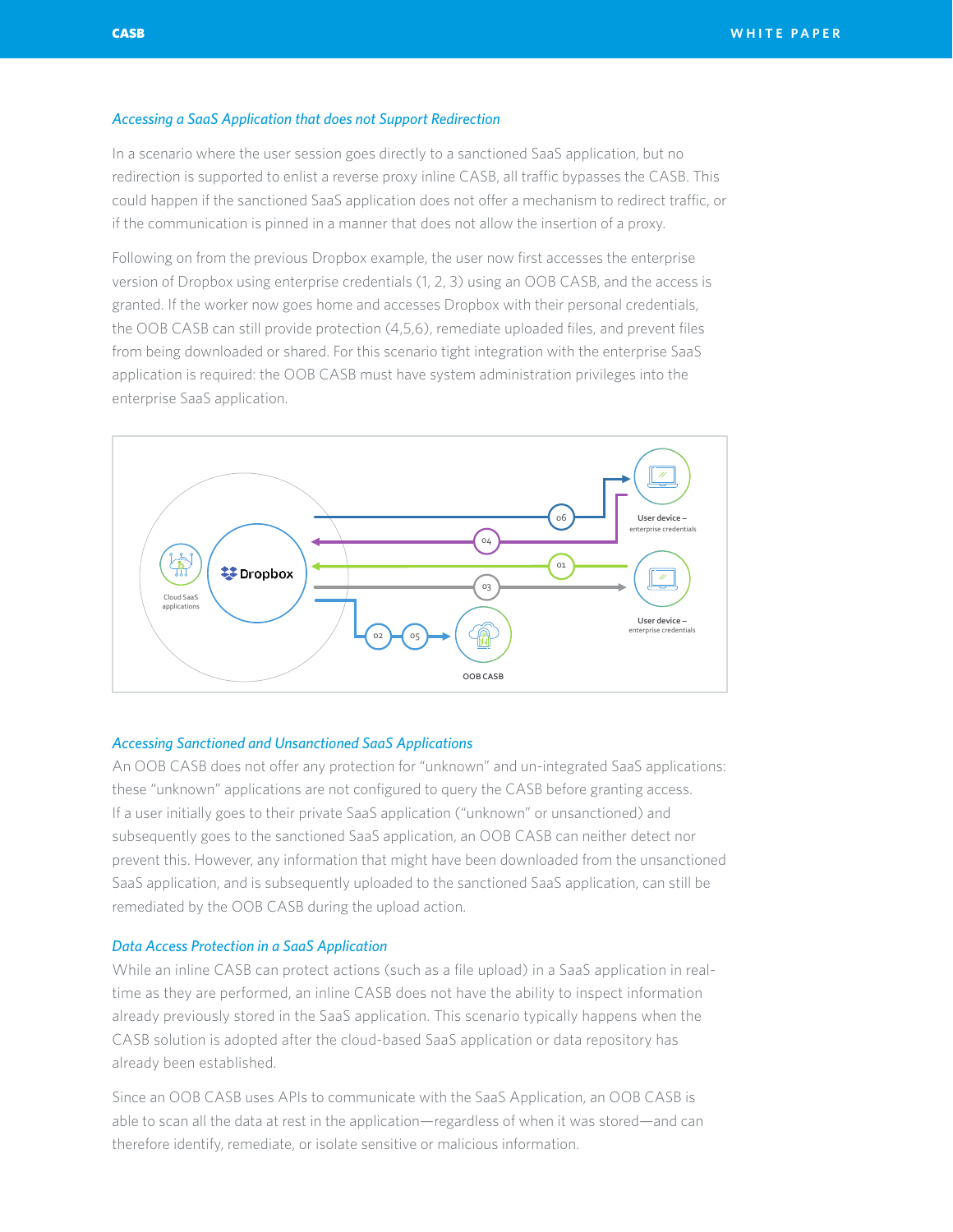## *Timeliness of Malware Detection or DLP*

An inline CASB (which sits in the traffic path) can apply security functions such as Malware or Data Leak Protection (DLP) in a real-time manner. As a packet passes through the inline CASB, the packet is scanned and evaluated against policy and only forwarded if the security checks pass. When Malware is detected, the file can be either blocked or remediated.

In contrast, an OOB CASB is not in the traffic path, meaning there is a time delay between a file being uploaded to a cloud service and the time when the file can be scanned for Malware or DLP. This creates a small period of time in which the file can be downloaded by another user prior to a scan being completed.

Effective CASB solutions use multiple CASB methods to reduce the time gap in OOB CASB implementations.

# CASB Data Protection

When accessing cloud services, a CASB protects the information stored, accessed, or shared from/by an enterprise cloud application. Typically, two types of data protection are performed by a CASB solution: DLP and Malware Detection. A high-caliber CASB solution allows several other additional security functions to further secure interactions with cloud workloads.



## *Data Loss Prevention (DLP)*

DLP enables the enterprise to identify sensitive information such as Personally Identifiable Information (PII), financial information, health information, or enterprise proprietary information. DLP policies determine who has access to sensitive information, with whom it can be shared, and where and how it is stored.

- DLP can be supported by both the inline and OOB CASB deployment models.
- An OOB CASB uses DLP to scan data already stored in the cloud to determine which files contain what types of sensitive information.
- Both inline and OOB CASB models use DLP to control active use of enterprise information containing sensitive information.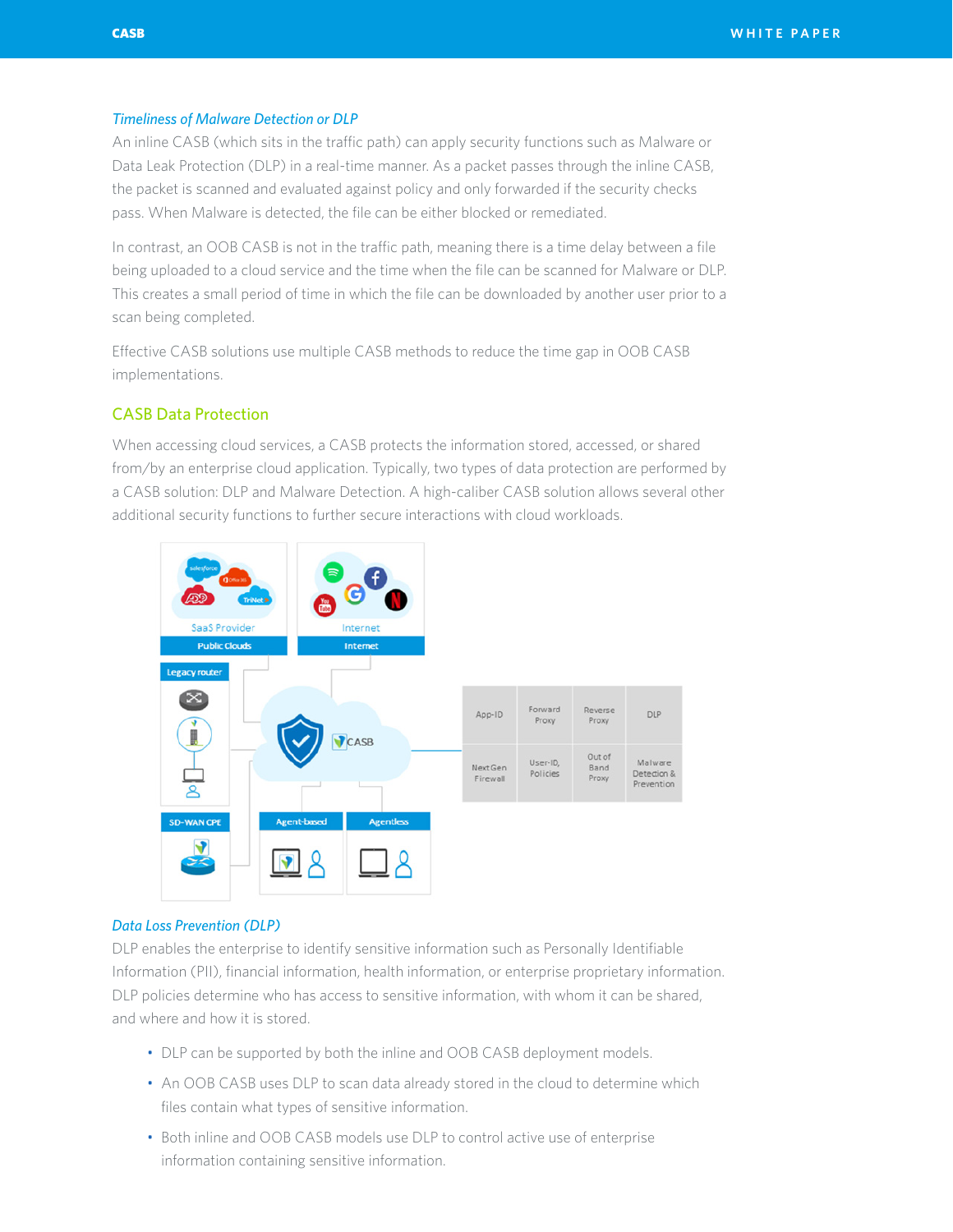#### *Malware Detection*

Malware Detection and Removal is another security function commonly supported with CASB solutions. Malware Detection and Removal enables the enterprise to scan information to ensure that no malicious content is included or embedded.

- An OOB CASB can scan enterprise information already stored in the cloud service.
- Both inline and OOB CASB models can scan information being uploaded or downloaded from the cloud service for malicious content.

Since an OOB CASB requires API integration between the CASB and the cloud, this method is only deployable for a select set of enterprise applications. However, an OOB CASB is also the only method able to scan pre-existing cloud information at rest when migrating to a CASB solution.

An inline CASB deployment is able only to protect future information, as well as information actively accessed, after the CASB solution is deployed. An inline CASB cannot review information that was at rest prior to the implementation of the inline CASB.

## Versa Cloud Access Security Broker (Versa CASB)

The Versa Cloud Access Security Broker (Versa CASB) is a component of Versa Network's SASE Solution. Versa CASB functionality is available in either:

- The Versa SASE Service (SASE-as-a-Service), or
- The stand-alone Versa Secure Internet Access Service (SWG-as-a-Service)

Both solutions include:

- Inline and OOB CASB options
- Agent-based and Agentless options
- An extensive suite of additional security services

The Versa SASE solution contains more network and security services than the stand-alone SWG, version, for example the ability to use the SD-WAN for network connectivity.

The Versa Client can connect to multiple CASBs anywhere in the world. This approach is resilient and provides optimal uptime as it does not have to re-establish a connection to the SASE Service in the event of a network failure. The Versa SASE Client selects the best available CASB by using performance metrics of network connectivity as well as the CASB itself.

The Versa SASE Client is available for:

- MacOS
- Windows10
- iPhone
- Android
- Linux

The SASE Client is the first policy enforcement point that captures data regarding the connecting device and the user requesting the access.

The Versa CASB solution integrates with more than 1000 SaaS applications.